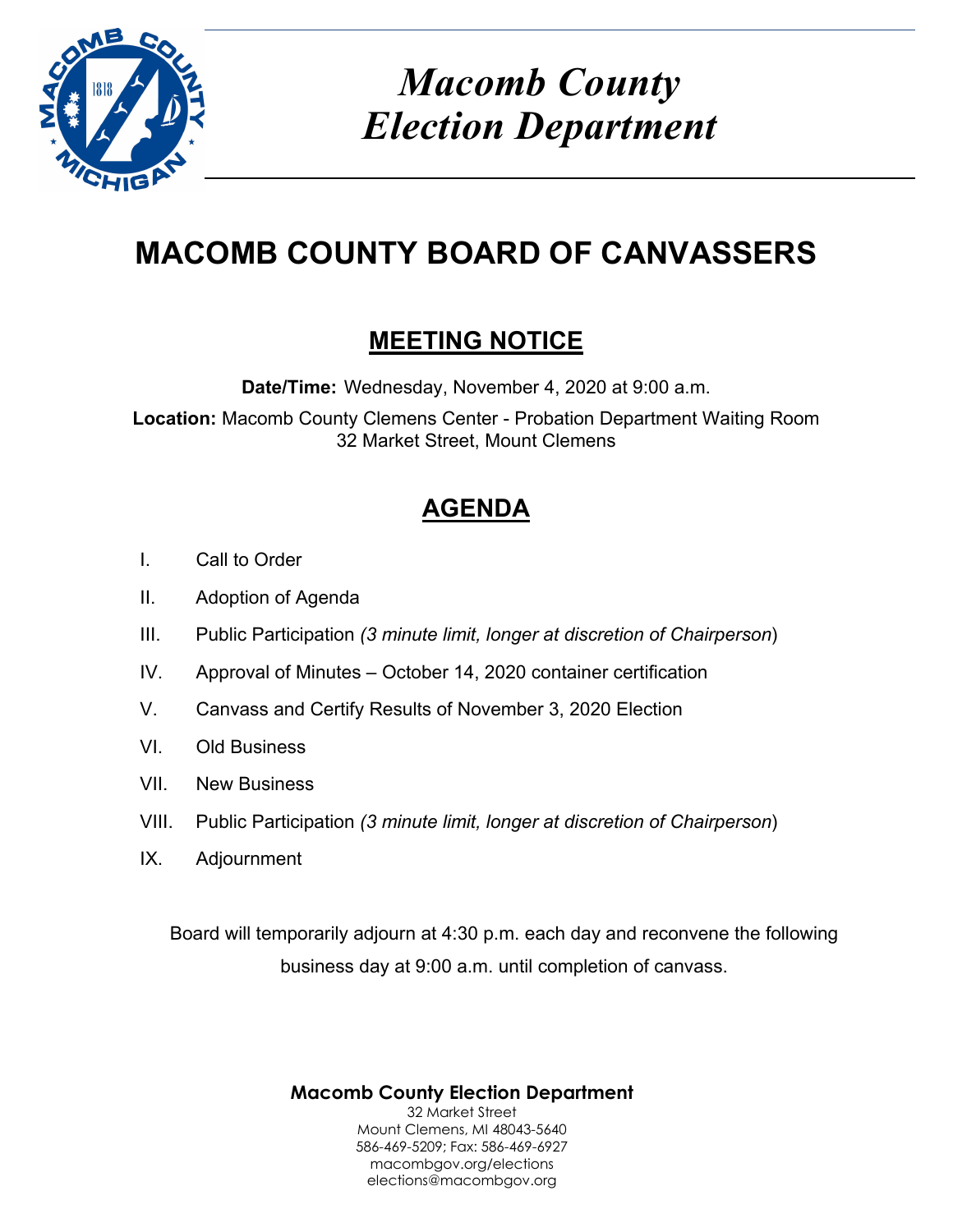#### **MACOMB COUNTY BOARD OF CANVASSERS OCTOBER 14, 2020 MEETING UNOFFICIAL MINUTES**

The Macomb County Board of Canvassers met in the Macomb County Election Department Conference Room (32 Market Street in Mount Clemens) to certify ballot containers.

The following Board members were present, unless noted below:

 Barb VanSyckel – Chair Michelle DeBeaussaert – Vice Chair Lori Mabee – Canvasser Sarah Stovall – Canvasser *Also Present: Michael Grix – Chief Election Clerk* 

#### **Call to Order and Adoption of Agenda**

The Board of Canvassers meeting was called to order at 10:04 a.m. At that time a motion to adopt the agenda was made by Michelle DeBeaussaert and seconded by Lori Mabee; the motion carried unanimously.

#### **Public Participation**

None

#### **Approval of Minutes (August 27, 2020 Recount)**

A motion to approve the minutes, as presented, was made by Michelle DeBeaussaert and seconded by Lori Mabee; the motion carried unanimously.

#### **Certification of Ballot Containers**

Containers were inspected and approved for Roseville, Chesterfield, and Warren.

#### **Old Business**

Michelle DeBeaussaert discussed the idea of a procedure change regarding seal numbers not listed in the poll book on election night. Typically, the Board would contact the local clerk and write the missing seal number in the poll book. Moving forward, the Board agreed to stop this practice, as there is no way to corroborate that the seal numbers given by the clerk were actually used on election night. The Board asked Michael Grix to send this information to all local clerks prior to election day.

#### **New Business**

No new business

#### **Public Participation**

None

#### **Adjournment**

At 11:52 a.m., Sarah Stovall made a motion to adjourn; seconded by Lori Mabee. The motion carried unanimously and the meeting was adjourned.